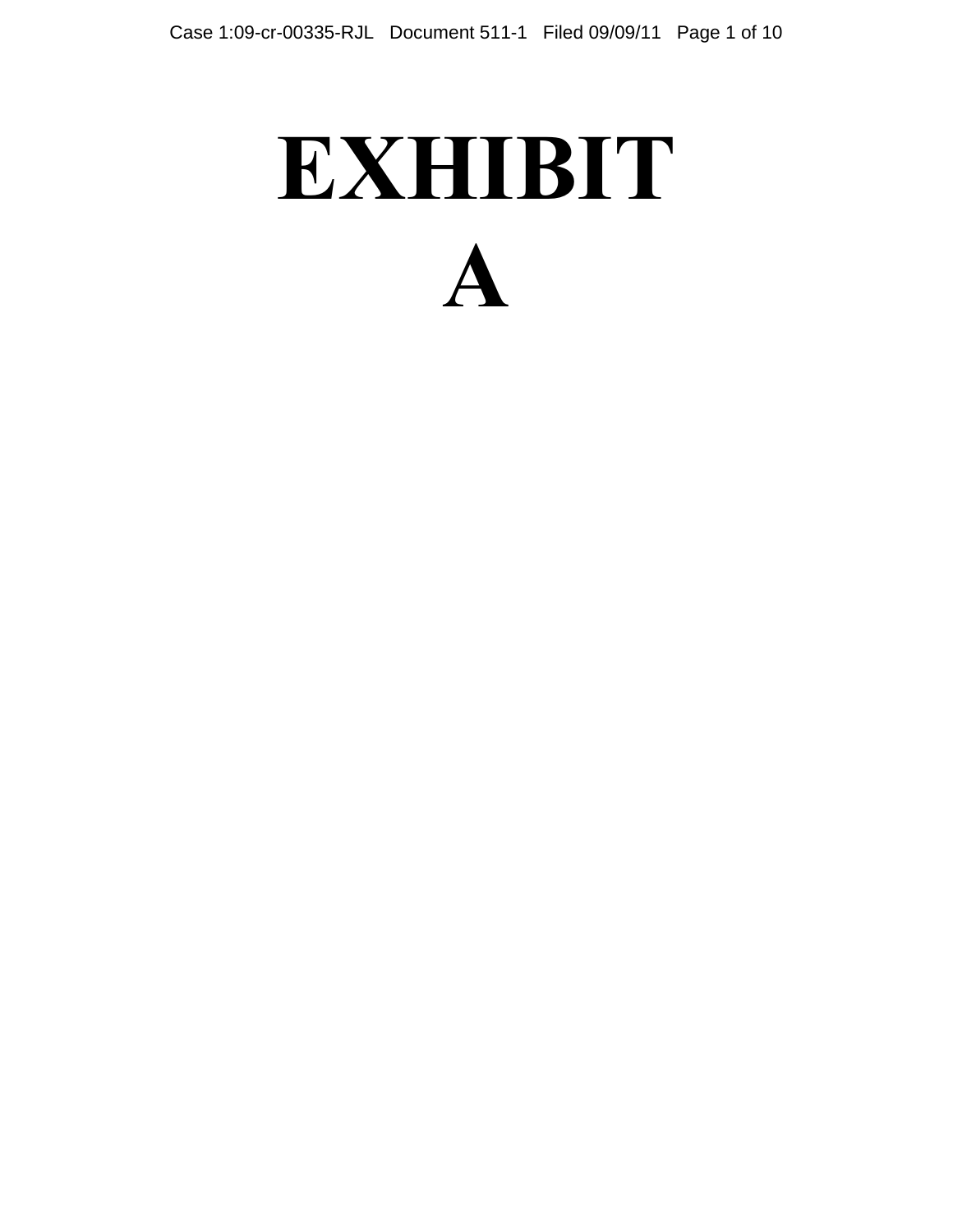5/5/2008

- RB: Richard Bistrong
- MM: Marc Morales
- DA: Daniel Alvirez

## Start: 1D86 - 14:40 & 1D99 - 15:27 (video)

- RB: So what kind of a.... what kind of guidance or restrictions does, does Allied give you in terms of like, cause I dealt with this a lot at Armor, in terms of end user commissions and how the agents are working? How do they...
- MM: You mean what I can pay a rep?
- RB: Yea, what you can pay a rep.
- MM: I have to get whatever agreement we have with them vetted, but I always, I always have ways around it, whether it is writing a scope of work for 'em, to a company, there's always ways to getting around it. I mean nobody wants to violate the FCPA, so we'll start there, but everybody knows it happens.
- RB: Right.
- MM: So...
- DA: These shrimp are really delicious right now.
- MM: There's a...
- RB: So how does... when you say everybody knows it happens, it's just kinda built into the deal?
- MM: Yea. Right now, I guarantee, (laughs) I guarantee they are in Georgia.
- DA: Oh, we, we all know that, I think everybody at this table knows that.
- RB: Right. I think its more than a guarantee.
- DA: But you know what, it is not on our side.
- MM: Right, so, and that's a way to get around it.
- RB: In terms of?
- MM: Making people happy. Making them feel better about it.
- RB: See at Armor we didn't, you know, the attitude was, and I'm curious to hear what Allied's attitude is, it was sort of, somewhere between don't ask, don't tell and bury your head in the sand on that.
- MM: We just try to be smart about it.
- End: 1D86 16:16 & 1D99 17:03 (video)
- Start: 1D86 19:05 & 1D99 19:51 (video)
- RB: Yea. And what, you can't do that as a commission, you gotta do it as a scope of work?
- MM: Hell no, that's a fifty percent commission almost.
- End: 1D86 19:12 & 1D99 19:59 (video)

Start: 1D86 - 25:03 & 1D99 - 25:48 (video)

- RB: What we were talking about before, 'cause I'm just trying to understand what the model is... so when these deals come up in Columbia and some other places...
- DA: You get (UI)...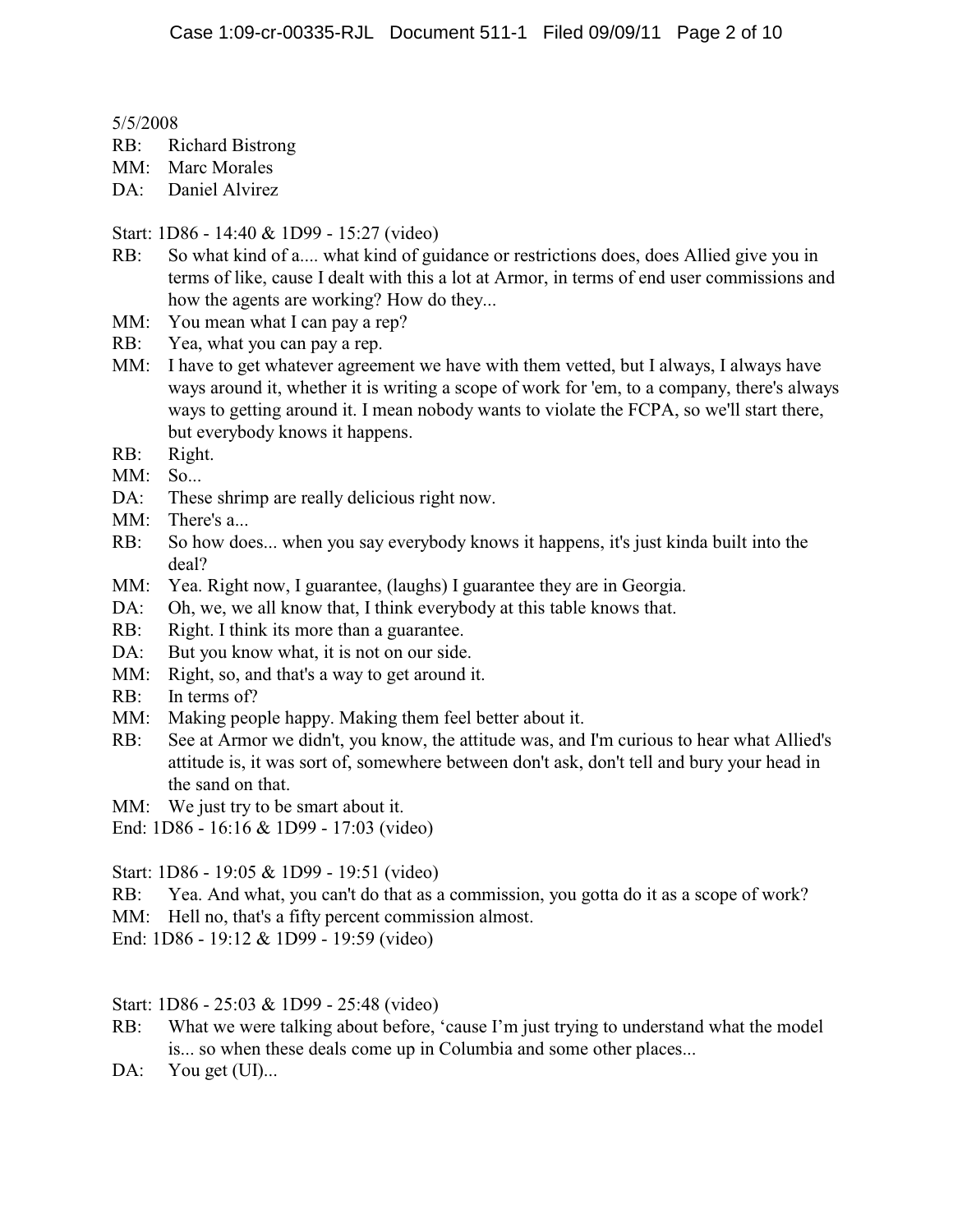- RB: ...with high commissions, you, you were talking about structuring contracts that, so these are not, like, high commissions, these are scope of work. I need to understand this Daniel... this is kind of new to me.
- MM: Well, you need to explain to them the Foreign Corrupt Practices Act, I think that's number one.
- RB: Okay.
- MM: Explain to them that whatever you do, whatever you (UI)... (Musical echo)
- MM: ...may potentially be scrutinized... by the U.S. Government...
- RB: Okay.
- MM: ...and more importantly, not only them, but you...
- RB: Okay.
- MM: ...(UI) can actually be banned from bidding any, you know, programs gettin'...
- $DA: So...$
- RB: So...
- MM: So, you guys have to be creative on how you end up paying them...
- RB: Okay.
- MM: If they win a program... for example...
- RB: Okay.
- MM: ...you can write them a scope of work for, not only the work they've done, but work they'll do over the next year for you, so you might be able to pay them ten thousand dollars a month for the next two years...
- RB: Even though it's only a three month job.
- MM: Right.
- RB: Okay.
- MM: To continue to do research...
- RB: Okay.
- MM: ...meet with you...
- RB: Okay.
- MM: ...arrangements and, you can be cre-, as creative as you want... and... or, actually write scope of work for them, then end up doing it... and make 'em work for it...
- RB: Right.
- MM: ...now, it may not be a lot of work relative to what they're getting... but it's a lot more defensible.
- RB: What are the, um, what are your sort of... I mean, when a guy says to you, 'cause, you know, we're gonna hear this, he's gonna go, okay, I need to make twenty percent because I'm taking care of the Minister of Interior and he's getting...
- MM: I...
- RB: ...fifty percent of my cut.
- DA: That deal's done. I mean, how can you move forward?
- MM: In theory.
- DA: Yes.
- RB: In, (UI) in reality?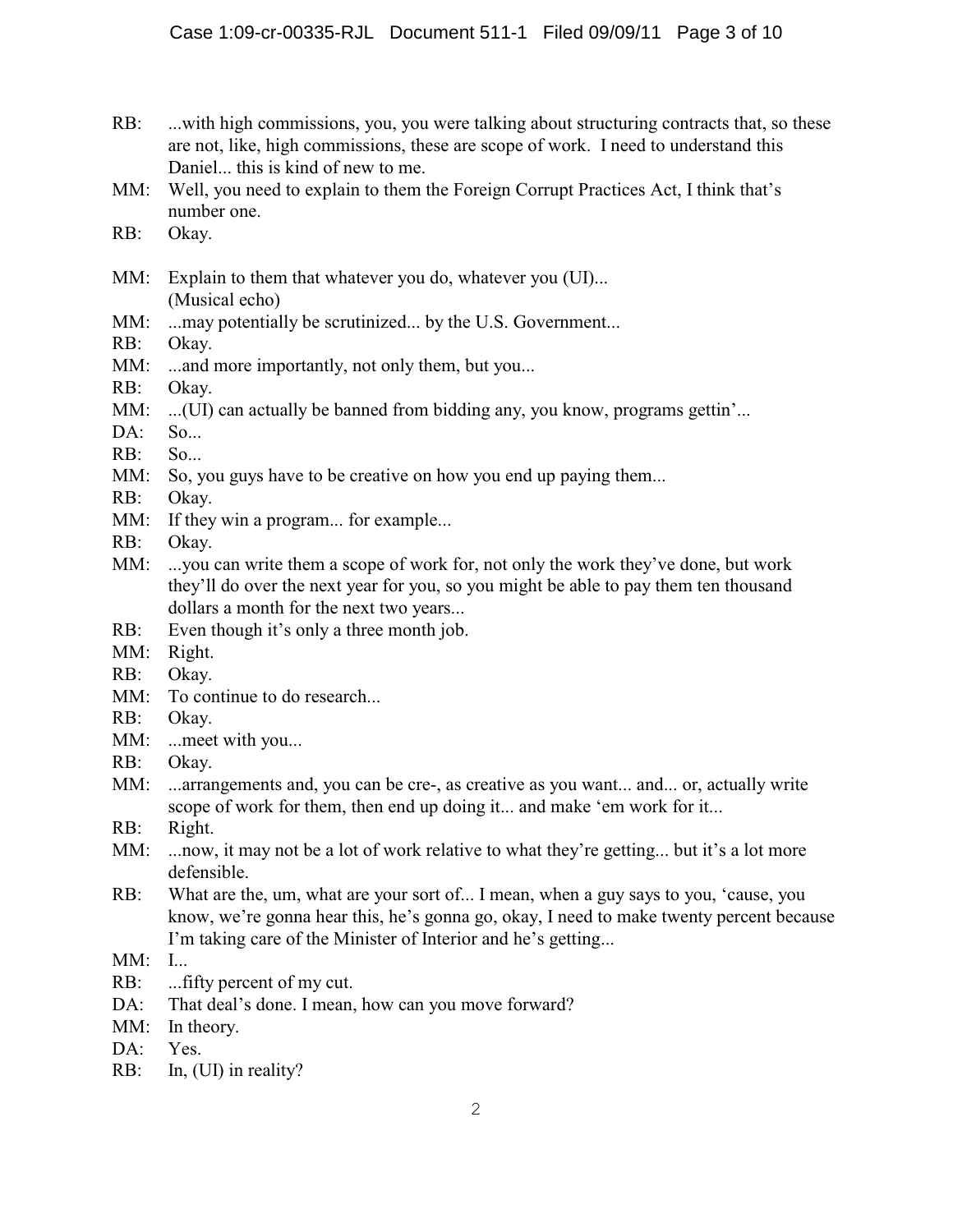- MM: If, if somebody says... if somebody says to me, I need twenty percent (UI) okay, I, number one, this is, this is for me, statement number one, is the twenty percent gonna guarantee me the business?
- RB: Okay.
- MM: ...if it's not... I'm not gonna pay you twenty percent...
- RB: Okay.
- MM: ...you better guarantee me that business, 'cause guess what, I'm not paying you twenty percent, 'cause chances are, I can go with Joe Sack of Donuts and have him fifteen percent over bid and probably win.
- RB: What happens if he says, yeah, I'll get it for you?
- MM: You try it once, if it doesn't work...
- RB: Hm-hmm.
- MM: ...I cut him off.
- RB: 'Kay.
- MM: That's what I do with people.
- RB: And if it does work?
- MM: There's one guy, there's a few guys that we, yeah. There's a few guys that it's worked...
- RB: And then you do the scope of work...
- MM: Scope of work...
- RB: ...instead of twenty percent...
- MM: I have them, for a very long time, they are my captured business, and then we expand their scope of work as they continue to win bids.
- RB: Okay. So, that's the reality.
- MM: The reality. Another example, is we bought like our guy in Egypt, 'cause Egyptians' aren't allowed to receive commissions, we bought...
- RB: (Chuckle)
- MM: ...we bought him a armored vehicle...
- RB: Right.
- MM: ...and we had it in the U.S. and he, we bought that so he could transport us around whenever we were visiting.
- RB: You bought it in Egypt.
- MM: Well, we brought it, uh, I can't remember where we bought it. I don't think it was in Egypt.
- RB: But it ended up in Egypt.
- MM: It ended up in Egypt, so that was when, that was so that he could...
- RB: (UI)
- MM: ...transport us around there.
- RB: Was he the agent or he the end user?
- MM: He was... he was our agent.
- RB: Oh, he was your agent, okay.
- MM: No I didn't buy, no I'm not gonna buy no end user...
- RB: So, that's how you got, okay...
- MM: I mean, that was a hundred thousand dollar vehicle.
- RB: That's a nice car. (Chuckle)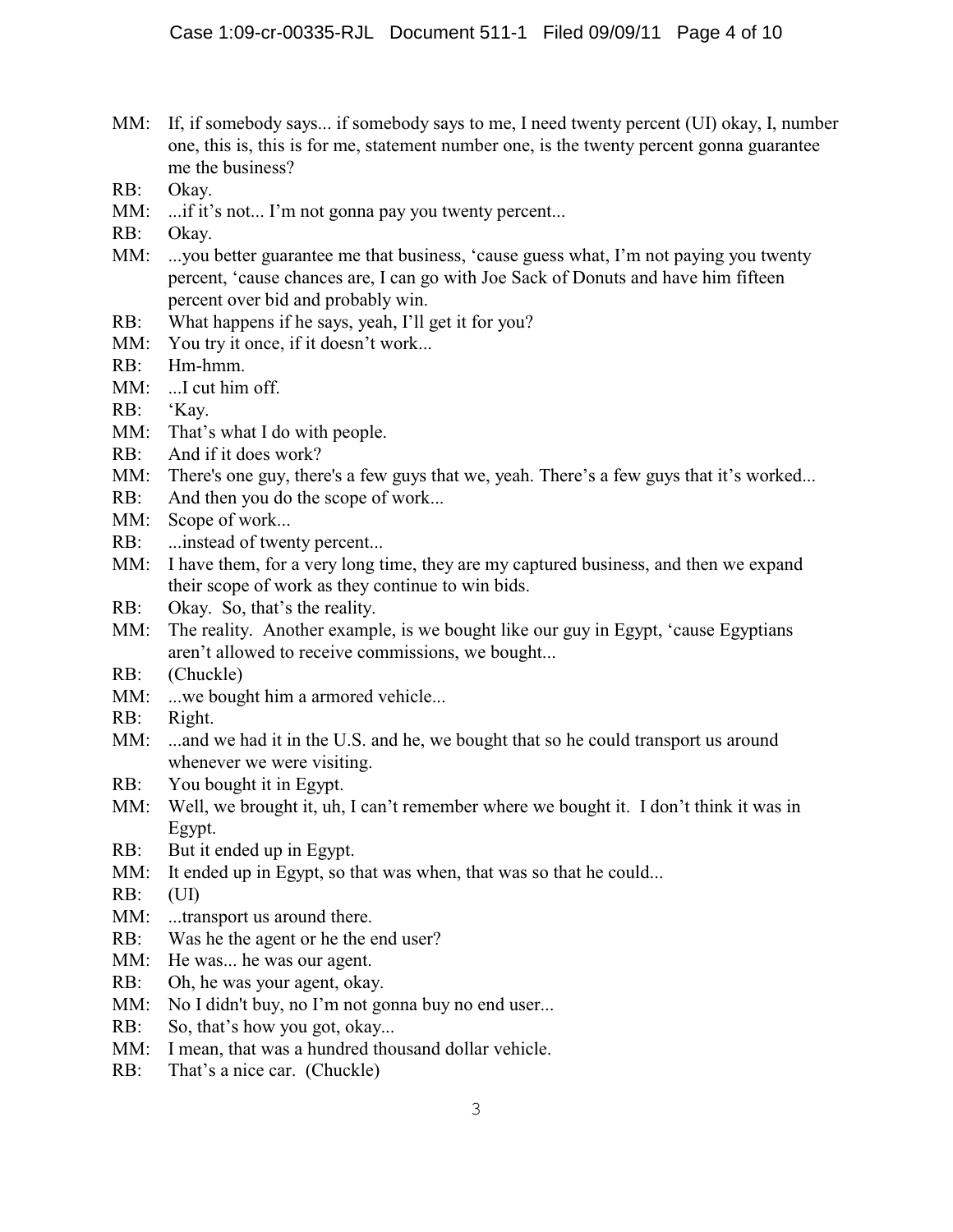- MM: You know?
- RB: Yeah.
- MM: That's a very creative way of paying a rep's fee...
- RB: Yea.
- MM: ...he has use of a car...
- RB: And was Allied cool with that?
- MM: Oh, it wasn't Allied Defense it was actually General Dynamics.
- RB: And they were cool with it?
- MM: Yeah.
- RB: Wow...
- DA: Isn't that funny?
- RB: It's amazing...
- MM: You just gotta be smarter than the government.
- RB: Okay, that's very interest-...
- MM: (UI)
- RB: ...I mean, that, that's a great case though, where, you go to your, you go to your company and just say, we got, we can win this contract, here's how we're gonna do it, you're givin' them a creative way of vetting it and blessing it, like that armored vehicle deal...
- MM: If you have a boss that's ultimately going to go no...
- RB: That what?
- MM: If you have a boss...
- RB: Yea.
- MM: ...that's ultimately going to say no...
- RB: Right.
- MM: ...then he's gonna say no. If you have, hey, I'm gonna sub contract with this company... Company, I, I would hope your rep has a company, most people...
- RB: Right.
- MM: ...do.
- RB: Hm-hmm.
- MM: And they're gonna be doing the following scope of work for us, it's gonna reduce the amount of time I have to be in country, bla, bla, bla, bla... it's almost gonna guarantee we win, call it offset, call it whatever you wanna call it...
- RB: Right.
- MM: ...or, you know, in Egypt, hey, we need to buy this vehicle, my president had never been overseas.
- RB: Right.
- MM: Never been to Egypt, and we had on the order probably seventy million dollars in contract over a year's timeframe...
- RB: Hm-hmm.
- MM: ... he had never even gone to Egypt, never even met our product, he'd go meet some colonel for... you know, go to a dinner or a retirement ceremony and we'd have maybe five million dollars in contracts, his respect for the international world was minimal, but he did what we said, so, it was good, and he basically said, okay, why, why does he need this hundred thousand dollar vehicle? Well, we have a lot of personnel, sometimes we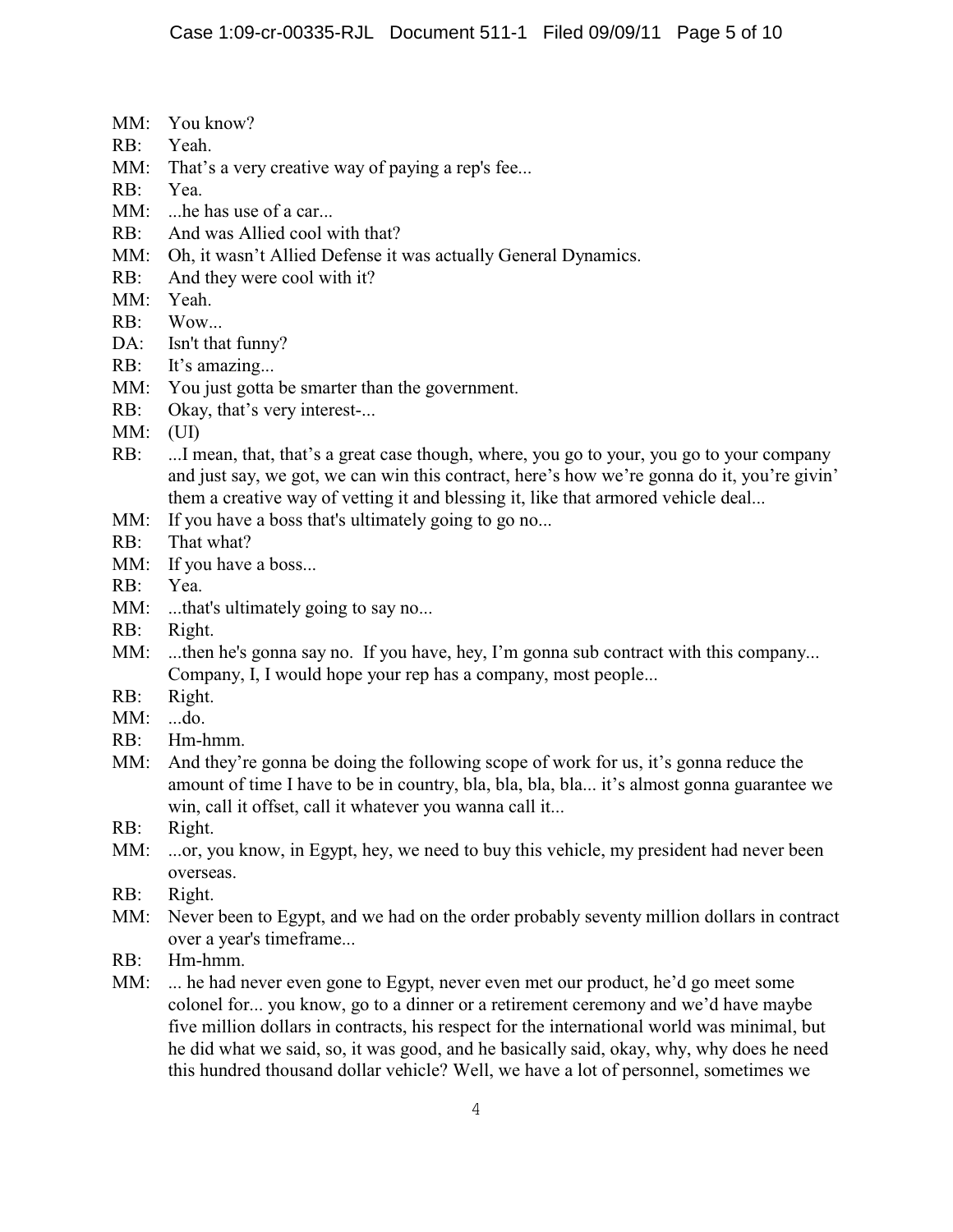have ammo with us and we don't want something happen, we need a, an armored vehicle there. He said, okay.

(Pause)

- DA: (Laughs) It'd be nice...
- MM: And we pri- and we priced into our bid...
- RB: Right.
- MM: More importantly, it's not like we...
- RB: No, that's just a, that's like a comm-, it's a commission, I guess you...
- MM: Well...
- RB: ... figure it out...
- MM: ...well... it is, but it's not...
- RB: Right.
- DA: It's not a commission...
- RB: It's not a commission, yeah...
- MM: ...it's, it's something he needs, he needs to provide...
- RB: Right.
- DA: 'Cause (UI)...
- MM: He needs to provide security protection while you're in Columbia. Do you know how huge security protection is?
- RB: We owned a secur- Armor Holdings owned a three hundred million dollar security...
- MM: No...
- RB: ...consulting.
- MM: ...I'm talkin' about if you wanna justify, oh hey...
- RB: Yeah, yeah, yeah, yeah...
- MM: ...you wanna...
- RB: ...yeah.
- MM: We wanted him to get a, you know, whatever, so if we needed...
- RB: Sure.
- MM: ...to fly, drive, if we needed to transport...
- RB: Oh, in-in-instead of...
- MM: ...our goods...
- RB: ...instead of consulting to a security company, you're saying we just buy the car, we save a fortune...
- MM: Well...
- DA: Right, well, you can justify the expense 'cause security's very expensive...
- RB: Right, exactly.
- MM: Yeah, I'm not telling you...
- RB: Right.
- MM: ...to do that, I'm just telling you if the government came... say, come on, we had 'em by an armored vehicle...
- RB: Right.
- MM: ...people shoot at ya all the time when you're in Columbia, you've been there, right? And the person probably had never been there before...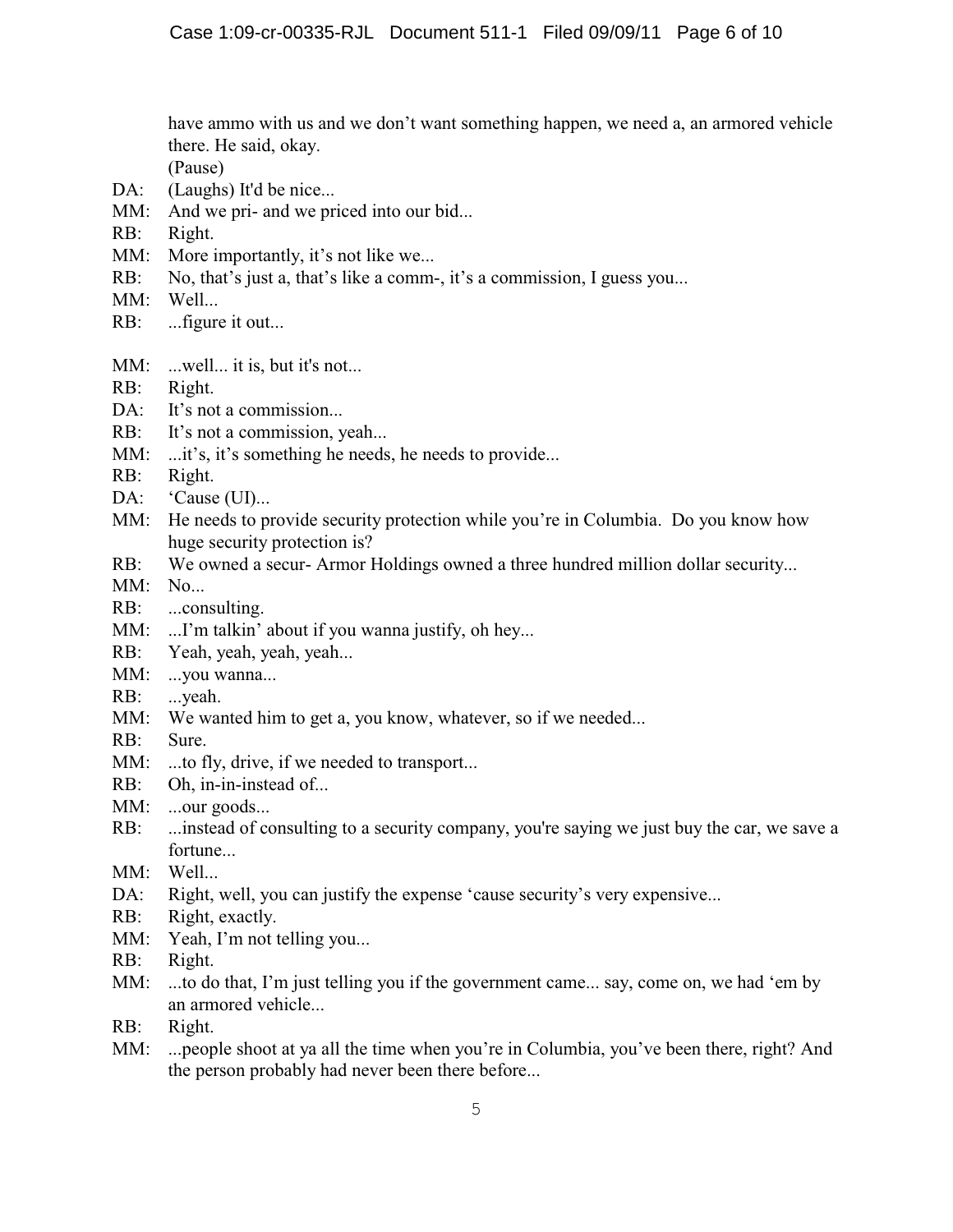- RB: Right. (Chuckle)
- MM: ...in his life. That, or just say, you know somethin', I'm very paranoid about travelin' to places...
- RB: Yeah.
- MM: ...like that. You know, I've heard some bad experiences form colleagues of mine and, you know, I'm sorry, I'm very uncomfortable, and I felt it was necessary for us to get a large vehicle in case we had to run...
- RB: Hmm.
- MM: ...people off the road, in case people try to hit us, or more (UI) more important, people try to shoot us, all of which are likely possibilities when you're traveling in some place like...
- RB: Sure.
- MM: ...Columbia.
- RB: Or Egypt.
- MM: I said... or Egypt.
- RB: Yeah.
- End: 1D86 31:57 & 1D99 32:42 (video)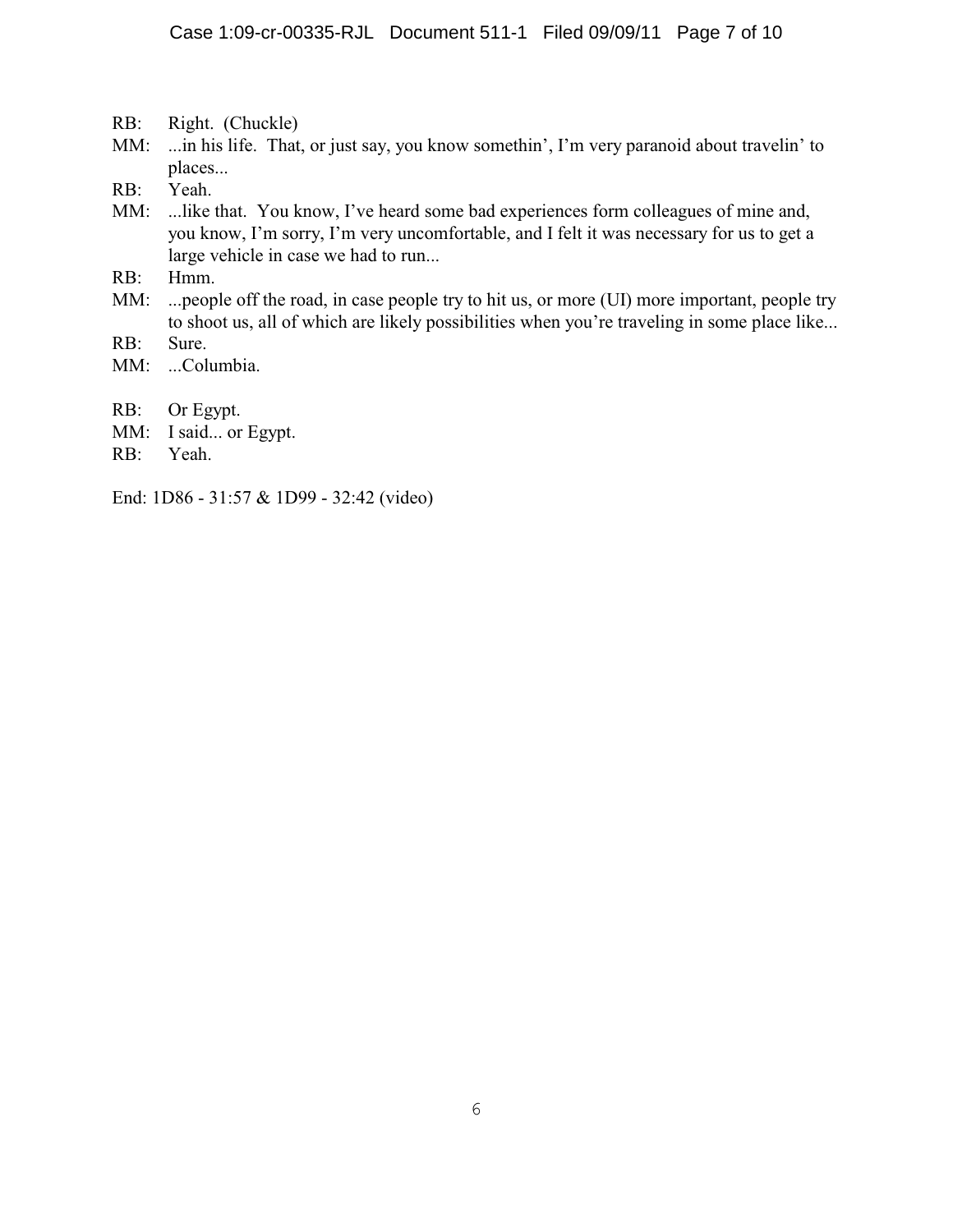4/2/2009

MM: Marc Morales

RB: Richard Bistrong

- Start: 1D485 23:08 & 1D487 27:05
- MM: I was, there was one...the last briefing before the last break, about Foreign Corrupt Practices Act...
- RB: Which was where, here?
- MM: Here, that was what the briefing was about.
- RB: And who gave the briefing?
- MM: Some U.S. consultant.

RB: Some what?

- MM: U.S. consultant.
- RB: Okay.
- MM: I'm like, I'm outta here.
- RB: (Laughter)
- MM: I'm like, why do I care? I fell asleep during the FCPA briefing my company gave me, I said I think I'm gonna fall asleep in this one.
- RB: (Laughter)
- End: 1D485 23:34 1D487 27:31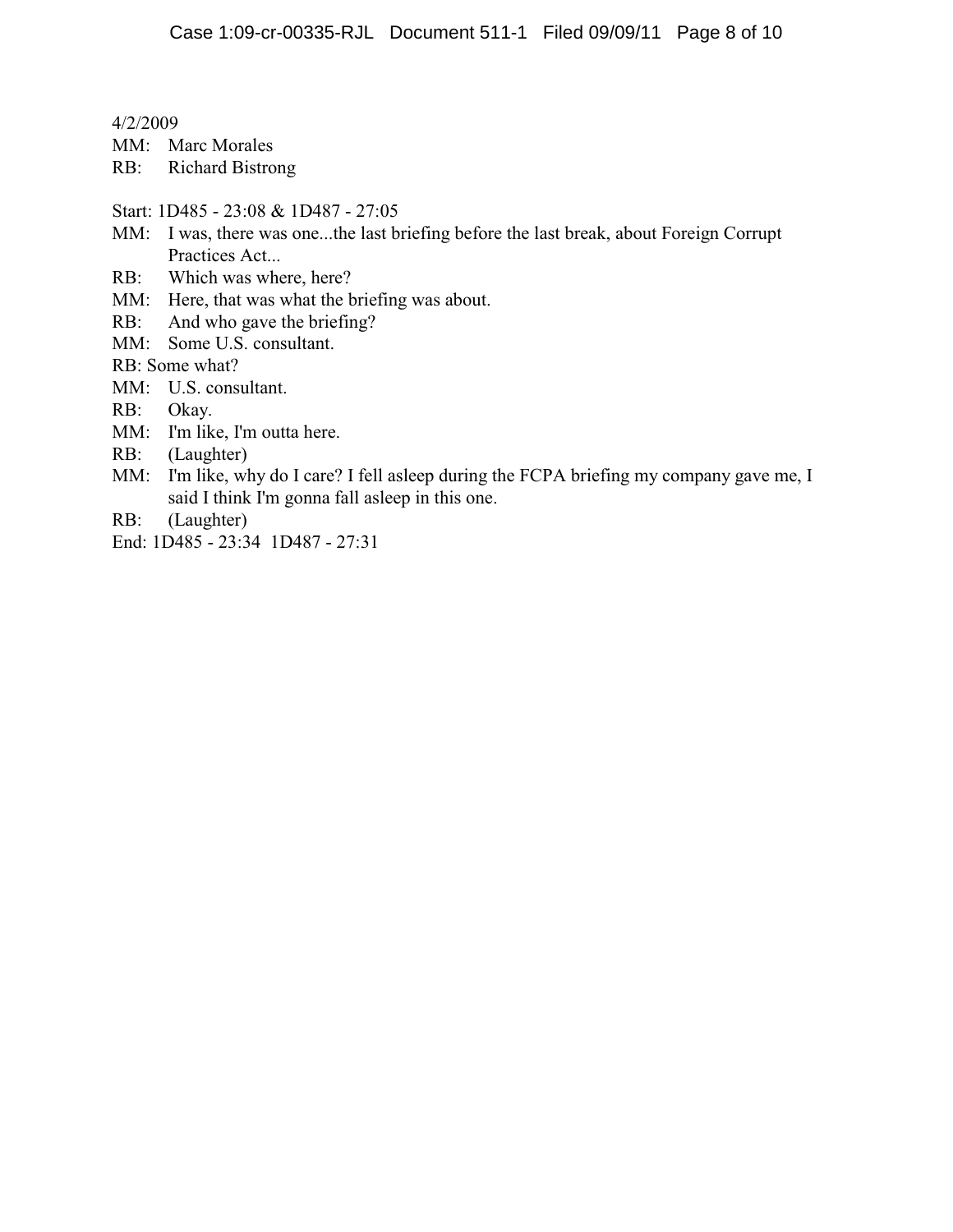| 5/8/2008<br>SG:<br>RB:  | Steve Giordanella<br><b>Richard Bistrong</b>                                                                             |  |
|-------------------------|--------------------------------------------------------------------------------------------------------------------------|--|
| Start: 1D127 - 15:36:59 |                                                                                                                          |  |
| SG:                     | I don't see a problem.                                                                                                   |  |
| RB:                     | Even if the budget gets brought down, your stuff doesn't.                                                                |  |
| SG:                     | Right.                                                                                                                   |  |
| RB:                     | I mean, Kennedy's one of the biggest, ya know, supporters of all that.                                                   |  |
|                         | (Vehicle beeping tone)                                                                                                   |  |
| SG:                     | How do you travel so much man? You have to love it?                                                                      |  |
| RB:                     | I do, I do.                                                                                                              |  |
| SG:                     | You have to love this.                                                                                                   |  |
| RB:                     | That's, that's why I do it. I do love it.                                                                                |  |
| SG:                     | Always packing shit up.                                                                                                  |  |
| RB:                     | (Chuckles)                                                                                                               |  |
|                         | (Vehicle beeping tone)                                                                                                   |  |
|                         | (Rustling)                                                                                                               |  |
| RB:                     | Ya know, and what I will do, Steve, an-and I won't                                                                       |  |
|                         | (Getting into vehicle)                                                                                                   |  |
| RB:                     | do this with Alex, but I'll do it with you, is I'll, as these deals                                                      |  |
|                         | (Vehicle beeping tone)                                                                                                   |  |
| RB:                     | get closer I will walk you through, ya know, the mechanics of it in terms of how,<br>ya know, there's letters of credit. |  |